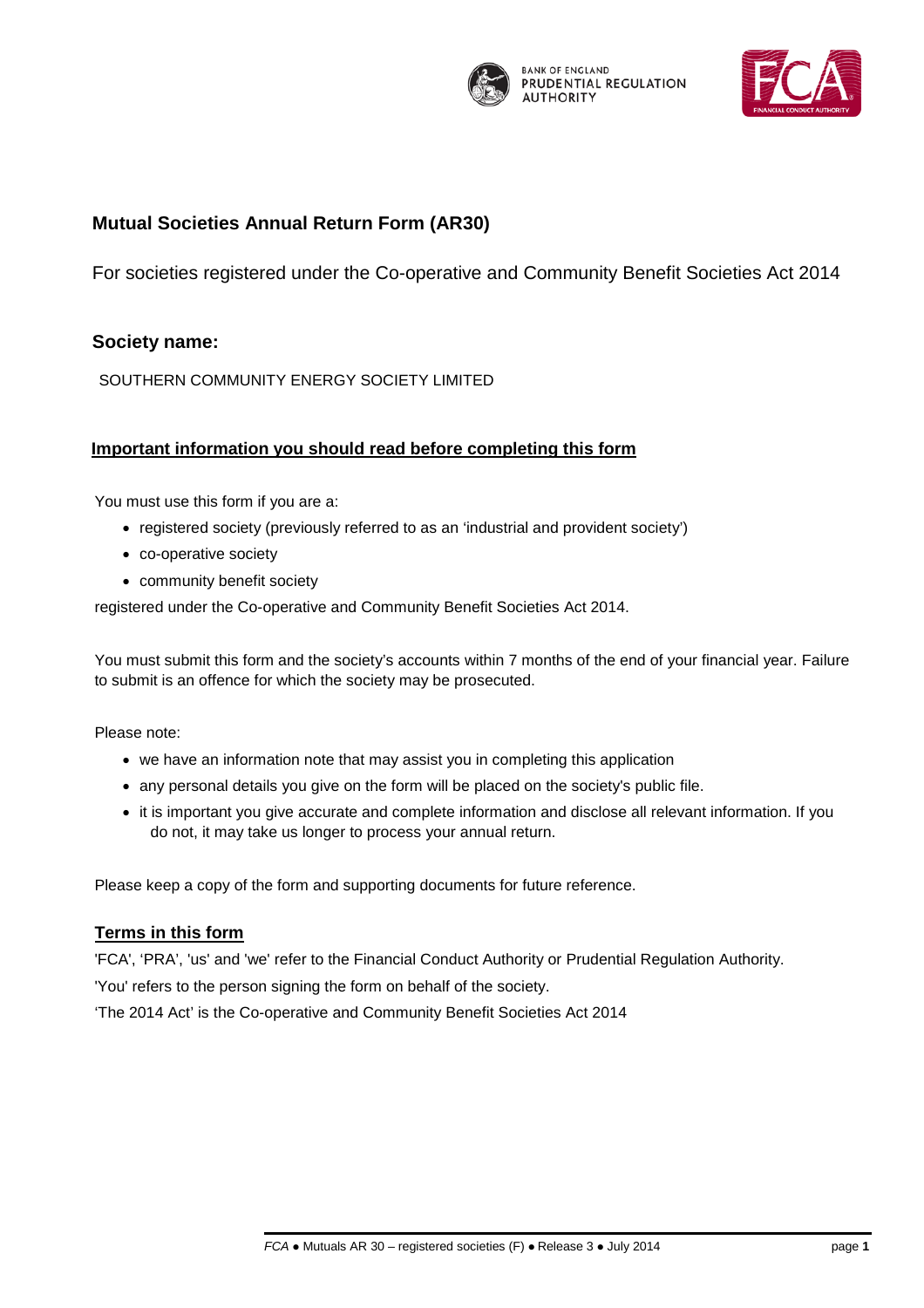

**BANK OF ENGLAND** PRUDENTIAL REGULATION **AUTHORITY** 



# **Mutual Societies Annual Return Mutual Societies Annual Return Form (AR30)**

For societies registered under the Co-operative and Community Benefit Societies Act 2014

# **Filling in the form**

- **1** If you are using your computer to complete the form:
	- use the TAB key to move from question to question and press SHIFT TAB to move back to the previous question; and
	- print the completed form and arrange for it to be signed by all relevant individuals.
- **2** If you are filling in the form by hand:
	- use black ink;
	- write clearly; and
	- arrange for it to be signed and dated by all relevant individuals.
- **3** If you make a mistake, cross it out and initial the changes; do not use correction fluid.
- **4** If you:
	- leave a question blank;
	- do not get the form signed; or
	- do not attach the required supporting information

without telling us why, we will treat the application as incomplete. This will increase the time taken to assess your application.

**5** If there is not enough space on the form, you may use separate sheets of paper. Clearly mark each separate sheet of paper with the relevant question number. Any separate sheets should be signed by the signatories to the form.

#### **6 Email a scanned copy of the signed form and supporting documents to**

## **[mutualsannrtns@fca.org.uk](mailto:mutualsannrtns@fca.org.uk)**

or send it by post to:

Mutuals Team Financial Conduct Authority 25 The North Colonnade Canary Wharf LONDON E14 5HS

**7.** Please make sure you include:

- this form
- a set of printed accounts signed by two members and the secretary (3 signatures in total)
- an audit report or accountant's report where required; and
- any supporting documents.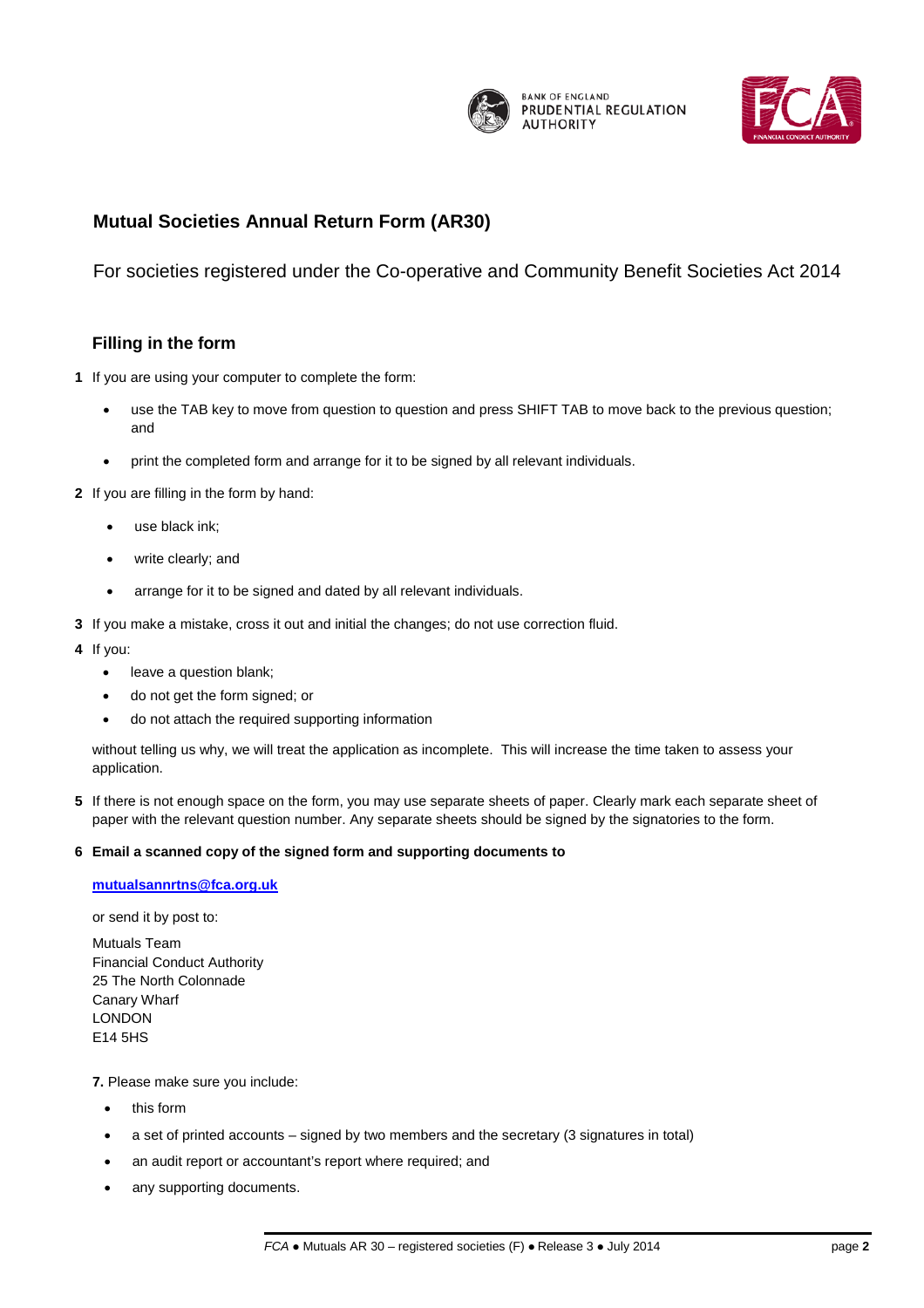# 1 **Details of society**

#### **1.1 Details of the society**

| Register number              | 7148                                                                                     |
|------------------------------|------------------------------------------------------------------------------------------|
| Registered office<br>address | Unit 26, Trinity Enterprise Centre, Furness Business Park,<br>Barrow-in-Furness, Cumbria |
| Postcode                     | <b>LA14 2PN</b>                                                                          |

#### **1.2 Year end date (dd/mm/yyyy)**

|  | See Note 1.2 |  |   |  |  |
|--|--------------|--|---|--|--|
|  |              |  | ົ |  |  |

## **Committee of management**

If you are a club you do not need to give a year of birth in questions 1.3-1.6. The names of the members of the Committee at the date on which the return is signed should be entered below in BLOCK CAPITALS.

### **1.3 Details of Chairman**

| Name                                                  | <b>Mariana McMillin</b>                            |
|-------------------------------------------------------|----------------------------------------------------|
| Address                                               | Southwaite Green, Southwaite, Cockermouth, Cumbria |
| Postcode                                              | <b>CA13 0RF</b>                                    |
| Year of birth                                         | 07/05/1956                                         |
| Business occupation CEO<br>and other<br>directorships | See additional sheet                               |

#### **1.4 Details of Treasurer**

| Name                                              | N/A         |
|---------------------------------------------------|-------------|
| <b>Address</b>                                    | N/A         |
| Postcode                                          | N/A         |
| Year of birth                                     | <b>yyyy</b> |
| Business occupation<br>and other<br>directorships | N/A         |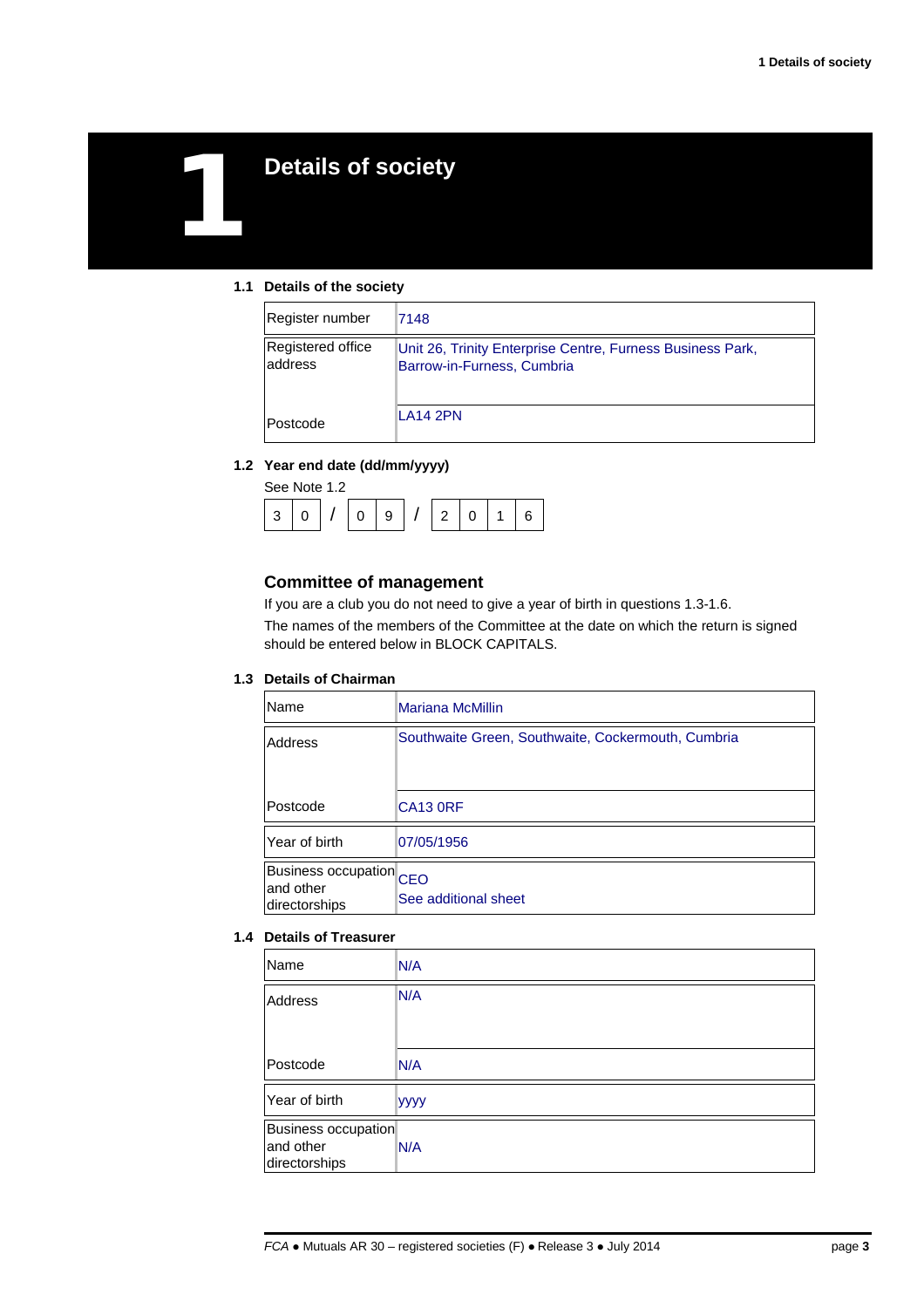### **1.5 Details of Secretary**

| Name                                                                | <b>Annette Heslop</b>                                   |
|---------------------------------------------------------------------|---------------------------------------------------------|
| Address                                                             | 43 Ormsgill Lane<br><b>Barrow-in-Furness</b><br>Cumbria |
| Postcode                                                            | LA14 4AE                                                |
| Year of birth                                                       | 11/11/1956                                              |
| Business occupation Company Secretary<br>and other<br>directorships | See additional sheet                                    |

## **1.6 Details of Members of the Committee**

| <b>Name</b>     | <b>Address</b>                                    | Year of<br>birth | <b>Business</b><br>occupation<br>and other<br>directorships |
|-----------------|---------------------------------------------------|------------------|-------------------------------------------------------------|
| Stephanie Tyson | 14 Market Street,<br>Millom, Cumbria,<br>LA18 4AH | 11/09/1980       | Accounts Manager                                            |
|                 |                                                   |                  |                                                             |
|                 |                                                   |                  |                                                             |
|                 |                                                   |                  |                                                             |
|                 |                                                   |                  |                                                             |
|                 |                                                   |                  |                                                             |

Please use separate sheets of paper if you need more space, following the instructions provided in section 5 above.

Please indicate how many separate sheets of paper you have used

1

## **Please continue, answering all questions.**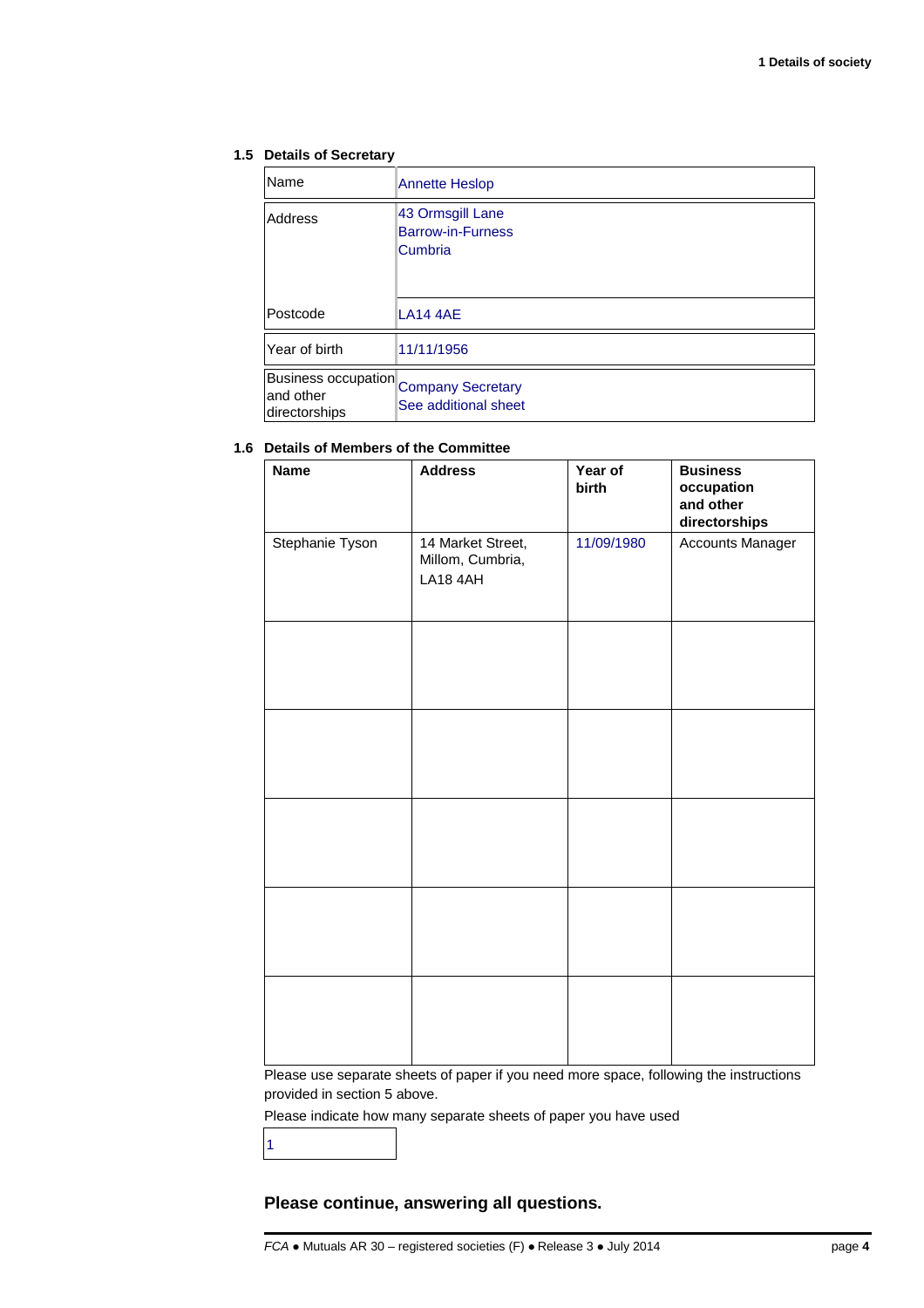# **Additional Sheet Question 1.6**

# **Southern Community Energy Society Limited Other Directorships Held 7148**

# **Annette Heslop**

Four Winds Energy Co-operative Limited Energy4All Limited Highwinds Community Energy Society Ltd CEMCO **TWCUKL** 

# **Mariana McMillin**

Energy4all Limited Drumlin Wind Energy Co-operative Limited Four Winds Energy Co-operative Limited The Spirit of Lanarkshire Wind Energy Co-operative Limited Rumbling Bridge Hydro Rainepower (Killington Hydro) Reading Campus

# **Stephanie Tyson**

Nottinghamshire Renewable Energy Co-op Ltd Reading Campus Community Energy Society Limited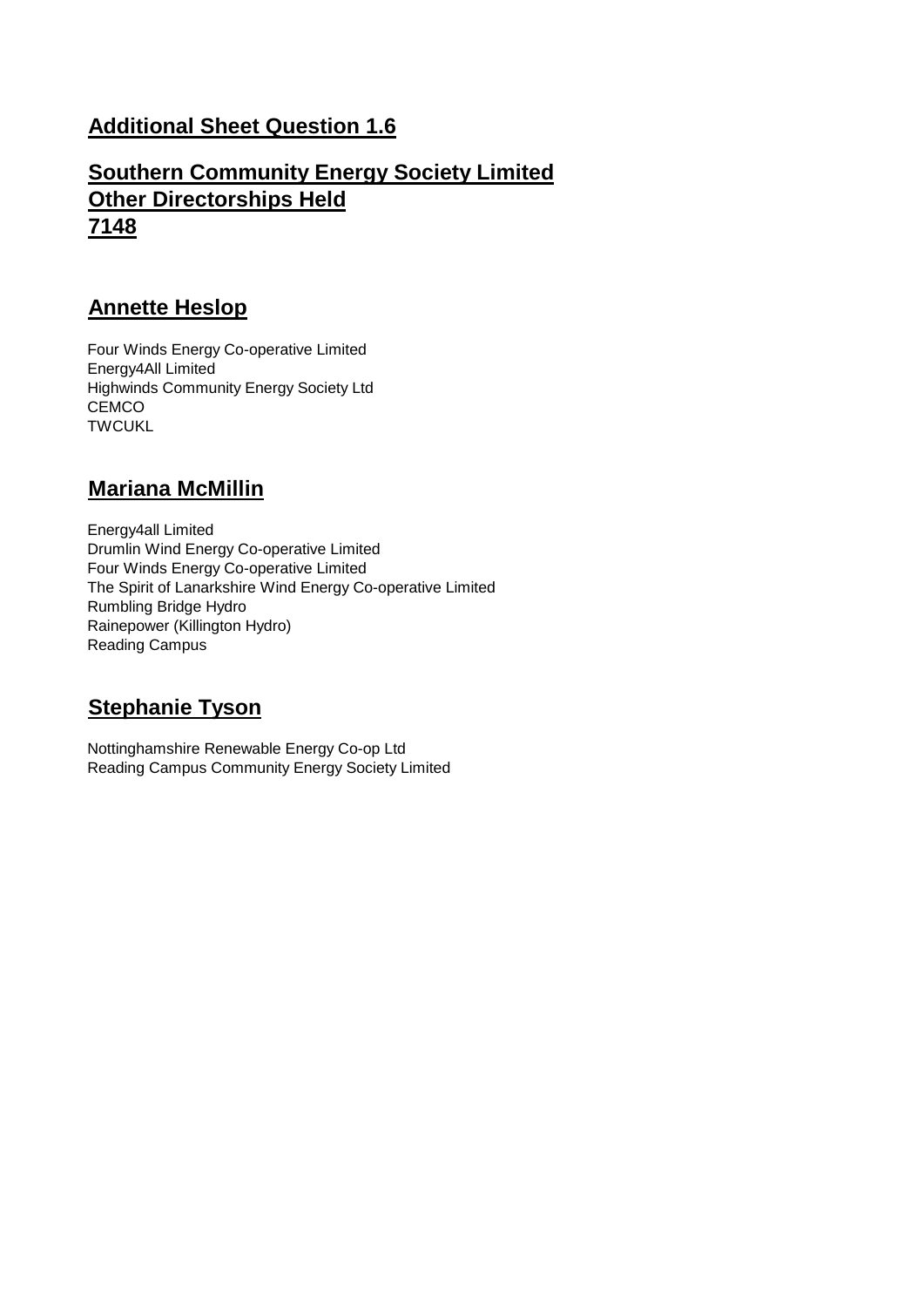**1.7 Are any members of the society's committee disqualified as directors under the Company Director Disqualification Act 1986?**

 $\boxtimes$  No

- □ Yes
- **1.8 Does the society carry out any activity which is regulated under the Financial Services and Markets Act 2000?** (e.g. accepting deposits in a form other than withdrawable shares; offering insurance products; undertaking residential mortgage business). If 'yes' please state the society's Financial Services Register firm reference number

|  | ×<br>۰, |
|--|---------|
|--|---------|

Financial Services Register firm reference number

- **1.9 Is the society a subsidiary of another society?**
	- ⊠ No
	- $\Box$  Yes

**1.10 Does the society have one or more subsidiaries?**

- $\boxtimes$  No
- $\Box$  Yes
- **1.11 Is the society currently accepted by the HM Revenue and Customs as a charity for tax purposes?**
	- $\boxtimes$  No
	- $\Box$  Yes

Please confirm you have attached a copy of the letter from HM Revenue and Customs confirming charitable tax status:

Yes

**1.12 Is this society a charity registered with the Office of the Scottish Charity Regulator (OSCR)?**

|  | ٠ |
|--|---|
|--|---|

 $\Box$  Yes  $\blacktriangleright$  provide your Scottish Charity number below

#### **1.13 Is the society registered with one of the following (please tick)?**

□ Homes and Communities Agency

 $\Box$  The Welsh Ministers

□ Scottish Housing Regulator

If so, please provide your register number

N/A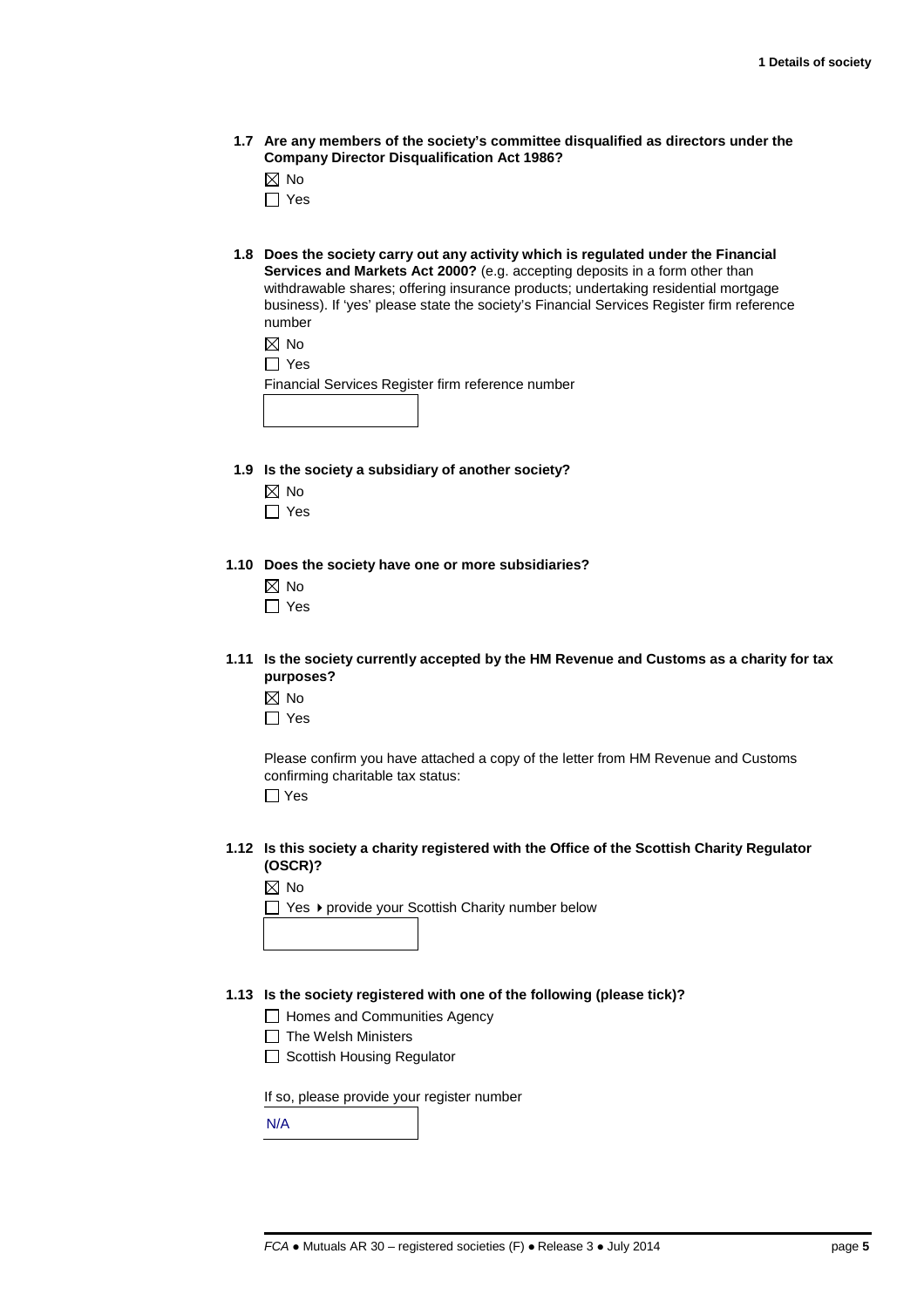**All societies must answer the following questions:**

- if a **bona fide co-operative society** go to question 1.14
- if **existing for the benefit of the community** go to question 1.19

## **Bona fide co-operative society**

**1.14 How did members benefit from the business, industry or trade of the society during the year?**

| N/A |  |  |  |
|-----|--|--|--|
|     |  |  |  |
|     |  |  |  |
|     |  |  |  |
|     |  |  |  |

- **1.15 Is membership of the society required to obtain the benefits offered by it?** □ Yes
	- $\boxtimes$  No

N/A

N/A

**1.16 In what way did members participate in an ongoing basis in the society's primary business during the year?** 

**1.17 How did members democratically control the society?**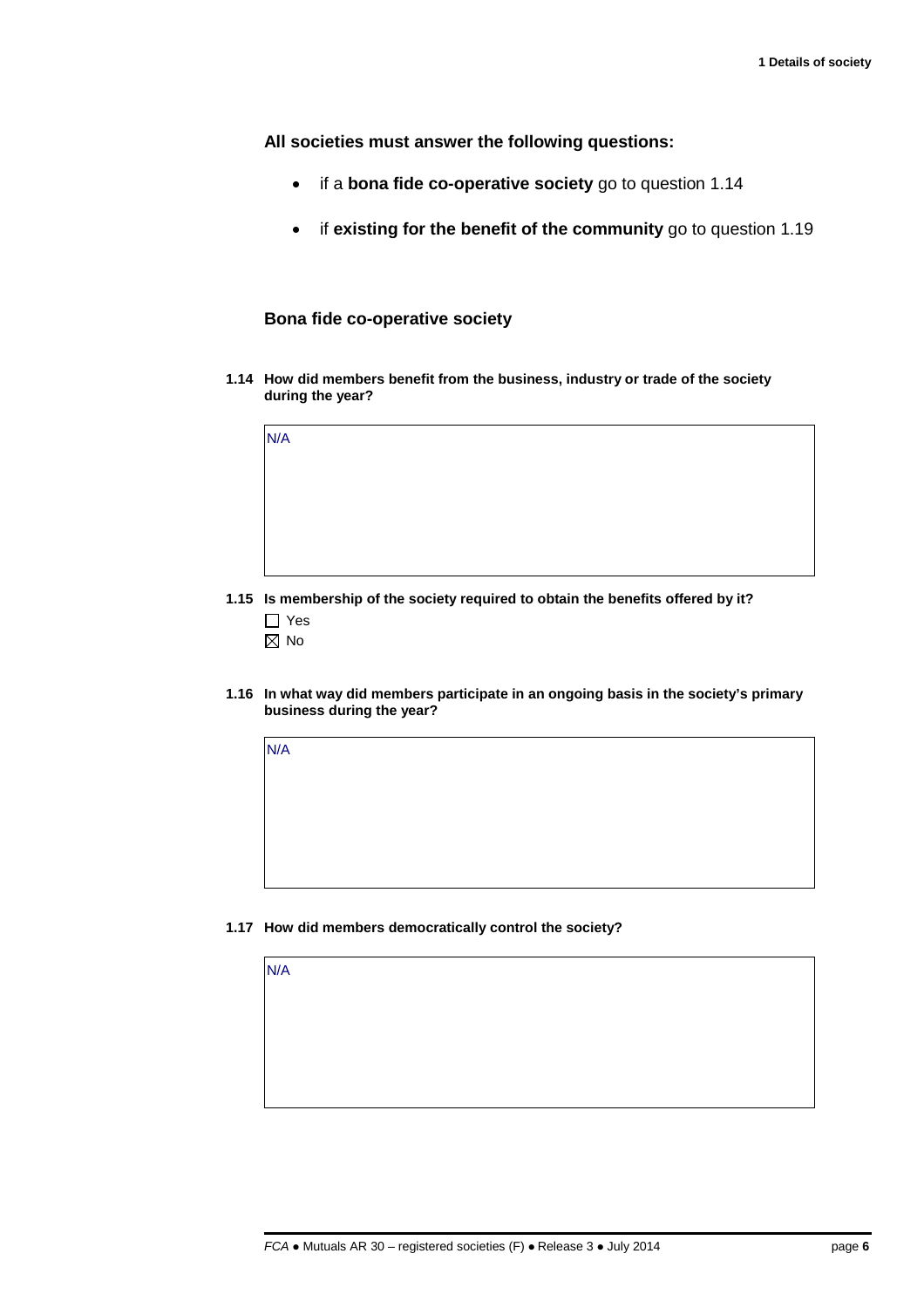#### **1.18 How did the society use any surplus/profit?**

If the society distributed the surplus/profit to members please explain how this was done.

Please use separate sheets of paper if you need more space (see section 5 above)

Please indicate how many separate sheets of paper you have used.

**Continue to 2.1**

N/A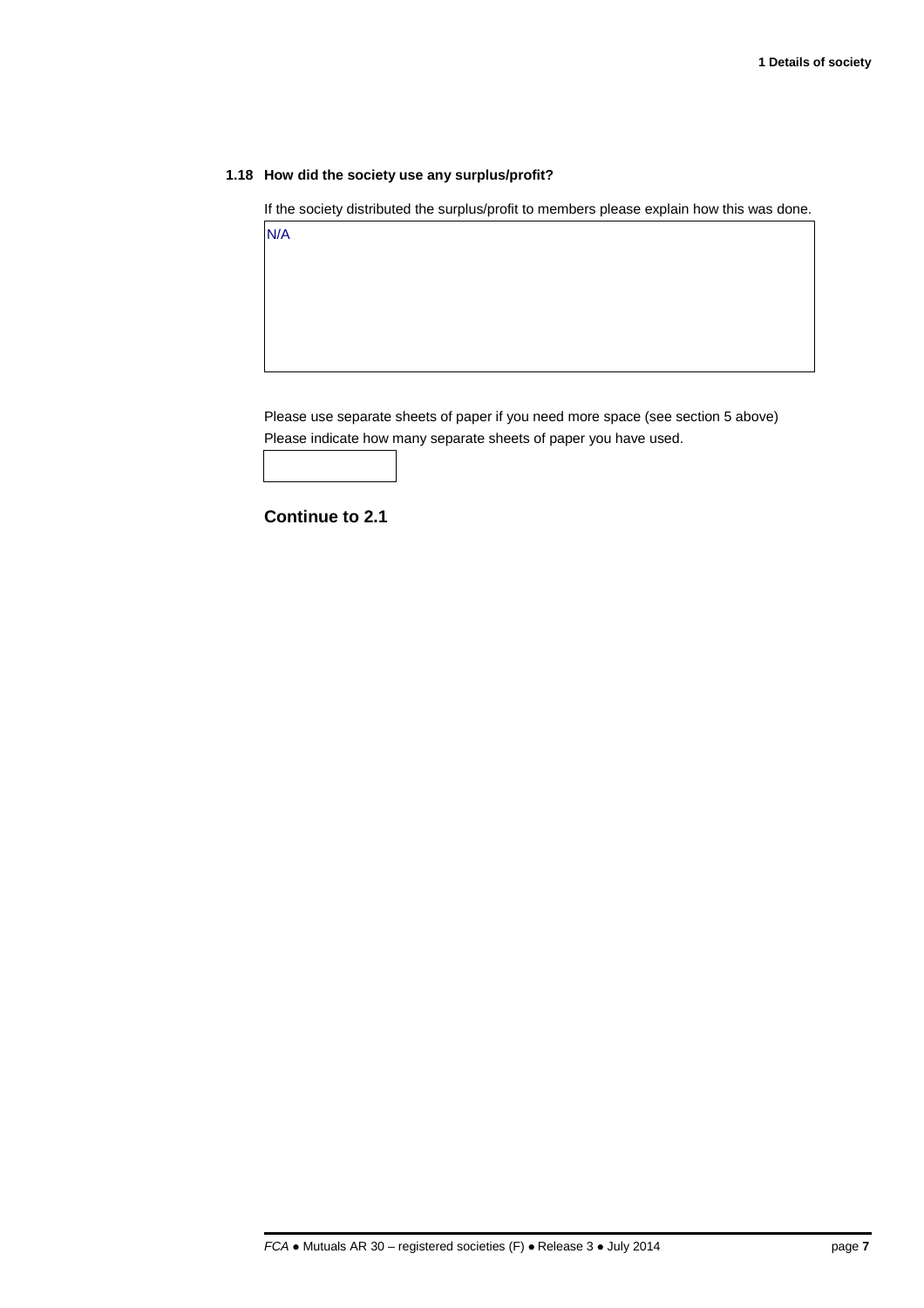## **Community benefit society**

**1.19 Who are the community the society benefited?**

The community local to the renewable and low energy carbon source once developed and installed.

### **1.20 How did the society benefit that community during the year?**

The society is currently dormant and looking into developments.

### **1.21 How did the society use any surplus/profit?**

Please use separate sheets of paper if you need more space (see section 5 above).

Please indicate how many separate sheets of paper you have used.

## **Continue to 2.1**

N/A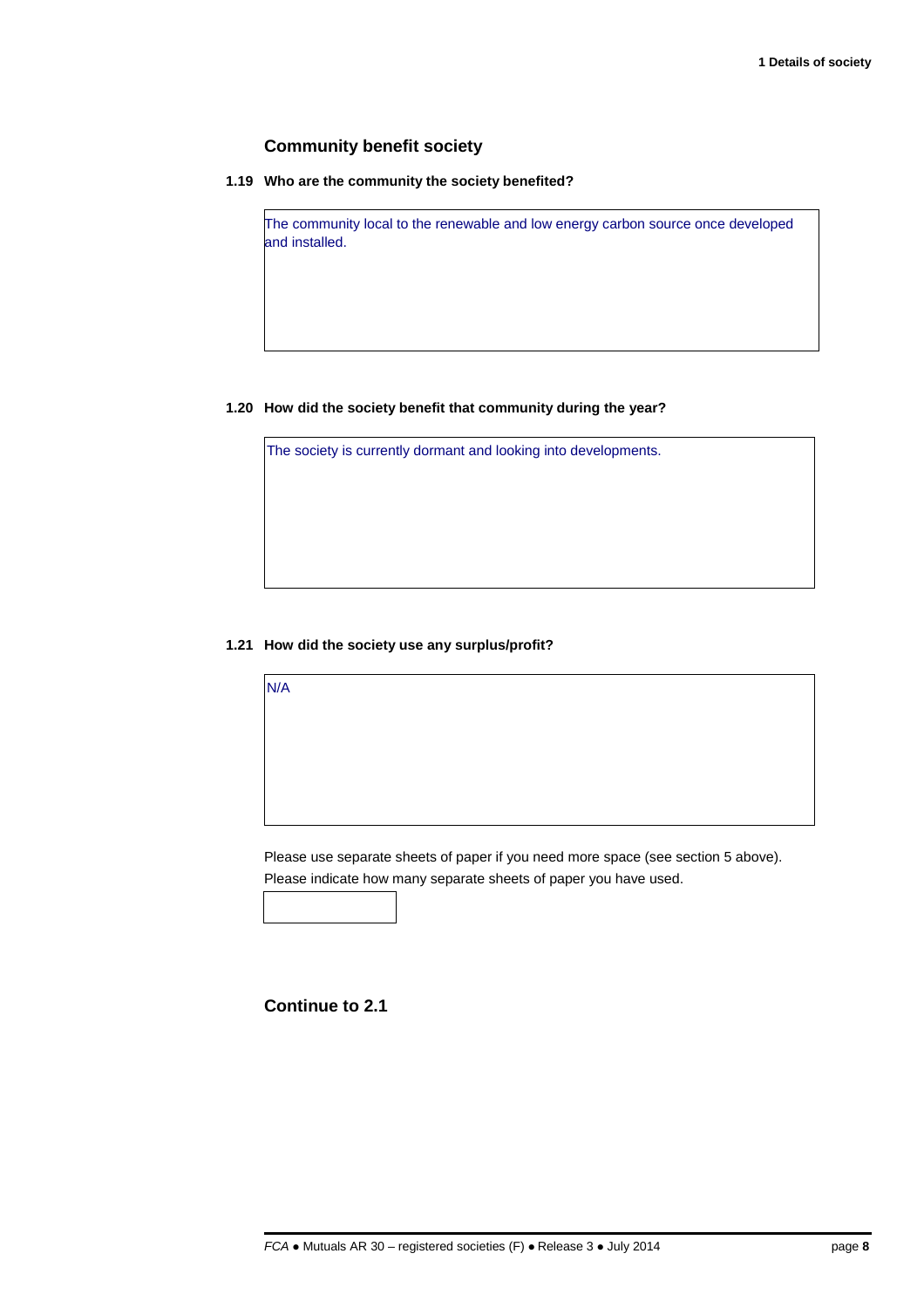2**Statistics**

## **Account details**

#### **2.1 You must enter the figures below**

See notes for help on items E-T. Enter NIL where applicable

| Α                                                       | Members at beginning of year                                                             | 3           |  |
|---------------------------------------------------------|------------------------------------------------------------------------------------------|-------------|--|
| B                                                       | Members ceased during year                                                               | $\mathbf 0$ |  |
| С                                                       | Members admitted during year                                                             | 0           |  |
| D                                                       | Members at end of year                                                                   | 3           |  |
| Е                                                       | Turnover for year                                                                        | 0           |  |
| F                                                       | Total of income and expenditure<br>(receipts and payments added<br>together)             | 0           |  |
| G                                                       | Net surplus/(deficit) for year                                                           | 0           |  |
| н                                                       | <b>Fixed assets</b>                                                                      | 0           |  |
| T                                                       | Current assets                                                                           | 0           |  |
| J                                                       | Total assets (equal to amount in<br>row O, below)                                        | 0           |  |
| Κ                                                       | <b>Current liabilities</b>                                                               | 0           |  |
| L                                                       | Share capital                                                                            | 0           |  |
| М                                                       | Long-term liabilities                                                                    | 0           |  |
| N                                                       | Reserves                                                                                 | 0           |  |
| O                                                       | Total liabilities, share capital &<br>reserves (K+L+M+N) (equal to<br>amount in J above) | 0           |  |
| All societies (excluding clubs) must complete boxes P-T |                                                                                          |             |  |
| P                                                       | Investments in other registered<br>societies                                             | 0           |  |
| Q                                                       | Loans from members                                                                       | 0           |  |
| R                                                       | Loans from Employees'<br><b>Superannuation Schemes</b>                                   | 0           |  |
| S                                                       | Dividends on sales                                                                       | 0           |  |
| Т                                                       | Share interest                                                                           | 0           |  |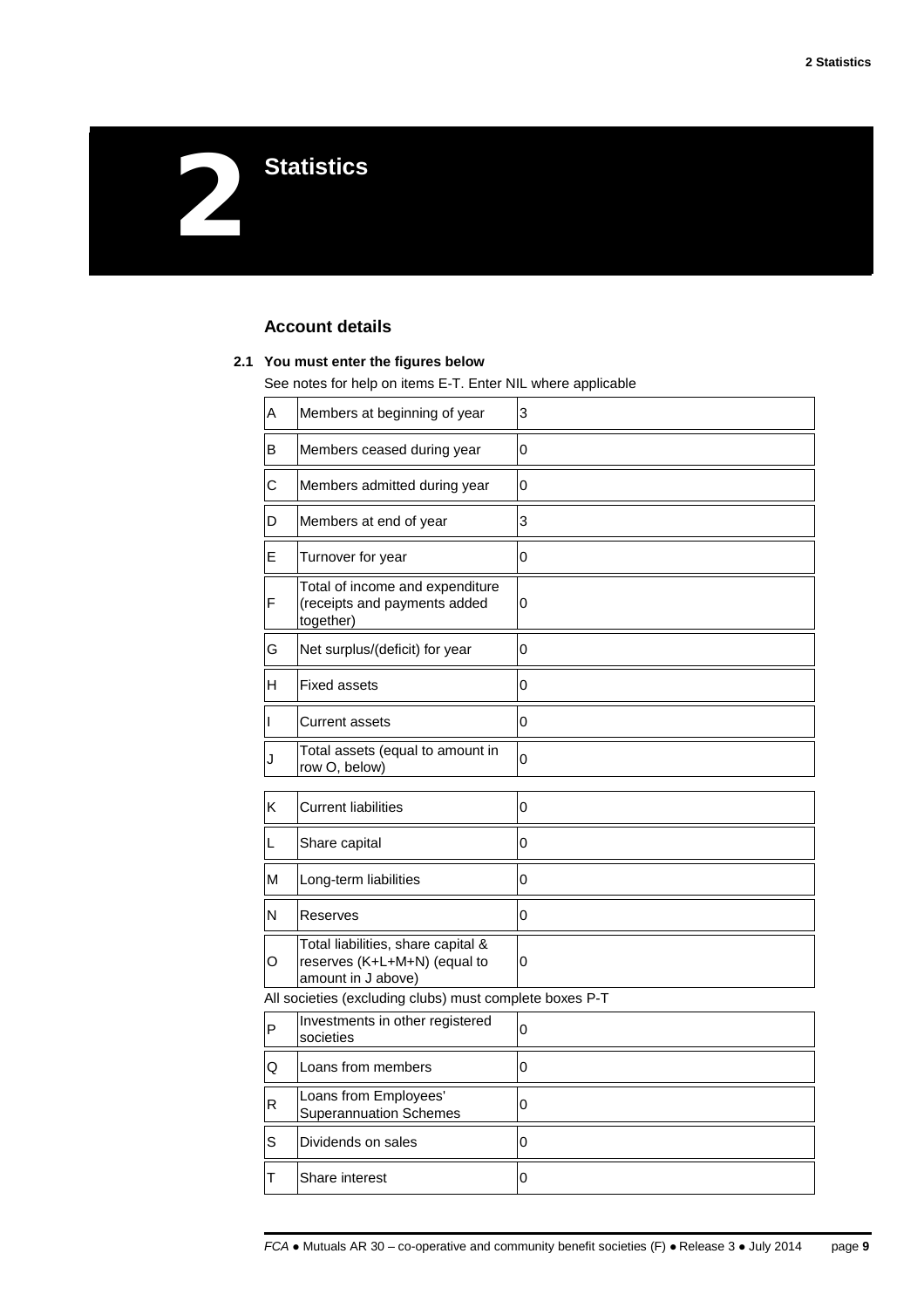**2.2 Names of subsidiaries as defined in sections 100 and 101 of the Co-operative and Community Benefit Societies Act 2014**

| N/A |  |  |
|-----|--|--|
|     |  |  |
|     |  |  |
|     |  |  |
|     |  |  |
|     |  |  |
|     |  |  |
|     |  |  |

**2.3Names of subsidiaries not dealt with in group accounts (if any) and reasons for exclusions (as approved by the FCA)**

The society must have written authority from us to exclude a subsidiary from group accounts

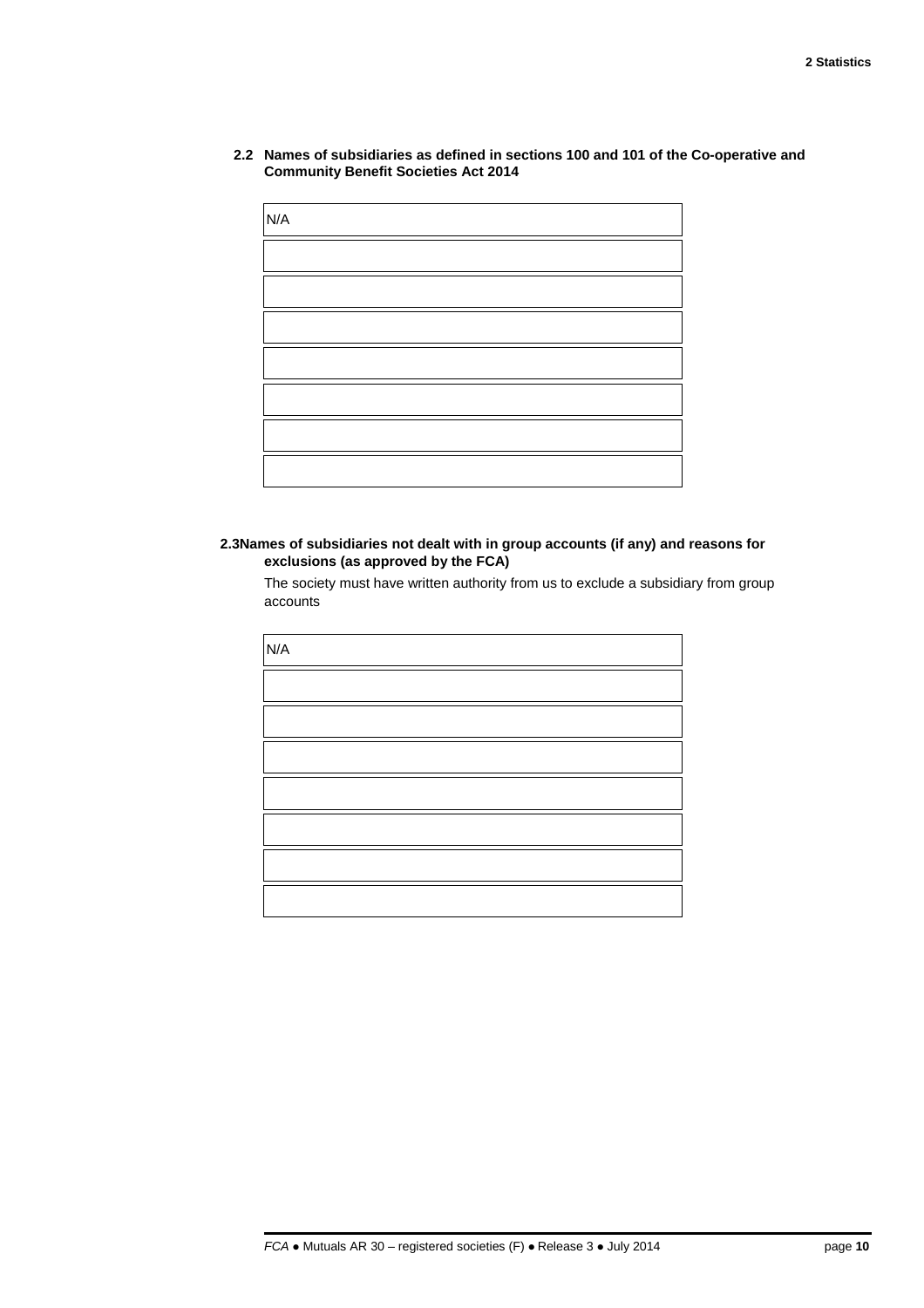3**The audit**

#### **3.1 Type of audit used for the attached accounts.**

If the society has used a full professional audit or an accountant's report then the report must be prepared by a registered auditor.

- $\Box$  Full professional audit  $\rightarrow$  Continue to section 4
- $\Box$  Accountant's report  $\rightarrow$  Complete questions 3.2 and 3.3
- □ Lay audit **Complete questions 3.2 and 3.3**
- 
- $\boxtimes$  Unaudited  $\longrightarrow$  Complete questions 3.2 and 3.3
- **3.2 Do the society's registered rules allow the society not to undertake a full professional audit?**
	- □ No
	- ⊠ Yes
- **3.3 Has the membership passed at a general meeting a resolution allowing the society not to undertake a full professional audit for the year of account in question?** (In accordance with section 84 of the Co-operative and Community Benefit Societies Act 2014)

□ No ⊠ Yes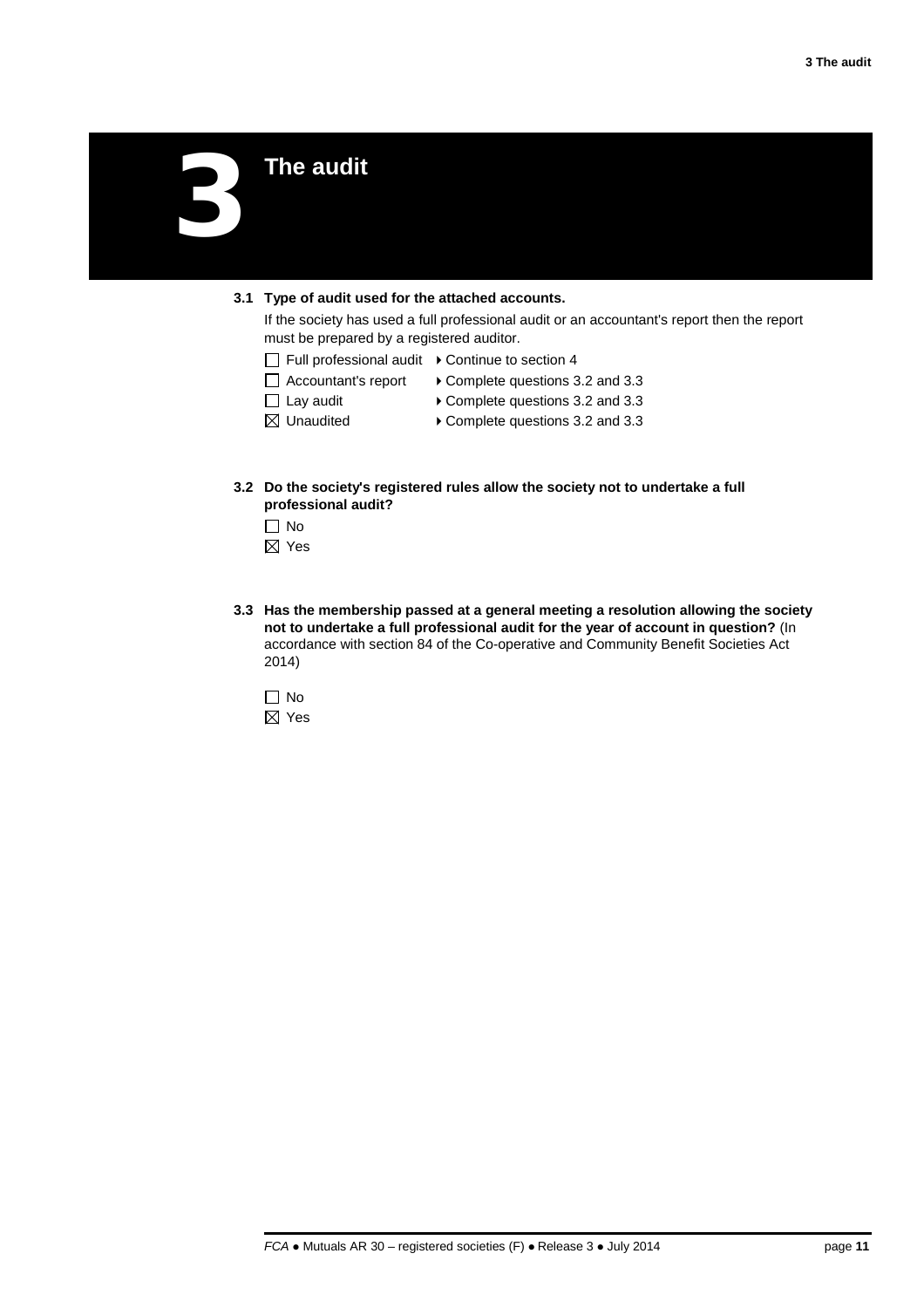# **Accounts and signature**

#### **Accounts**

4.1 Date on which the accounts and balance sheet will be/were laid before the AGM (dd/mm/yyyy)



4.2 Has your society produced accounts to the minimum standard required?  $\boxtimes$  Yes  $\blacktriangleright$  you must confirm that you have attached the accounts

and the audit/accountant's report bearing the original signatures of the auditor (if required by law), the secretary and the two committee members.

⊠Attached

 $\Box$  No  $\rightarrow$  you must produce accounts to the minimum standard required, see notes for details.

### Signature - all societies to complete

4.3 The Secretary of the society must sign and date below

I certify that the information in this form is correct to the best of my knowledge and belief.

| Name         | Annette Heslop           |
|--------------|--------------------------|
| Signature    | A Hesty                  |
| Phone number | 01229 821028             |
| Email        | annette@energy4all.co.uk |
| Date         | 18/01/2017               |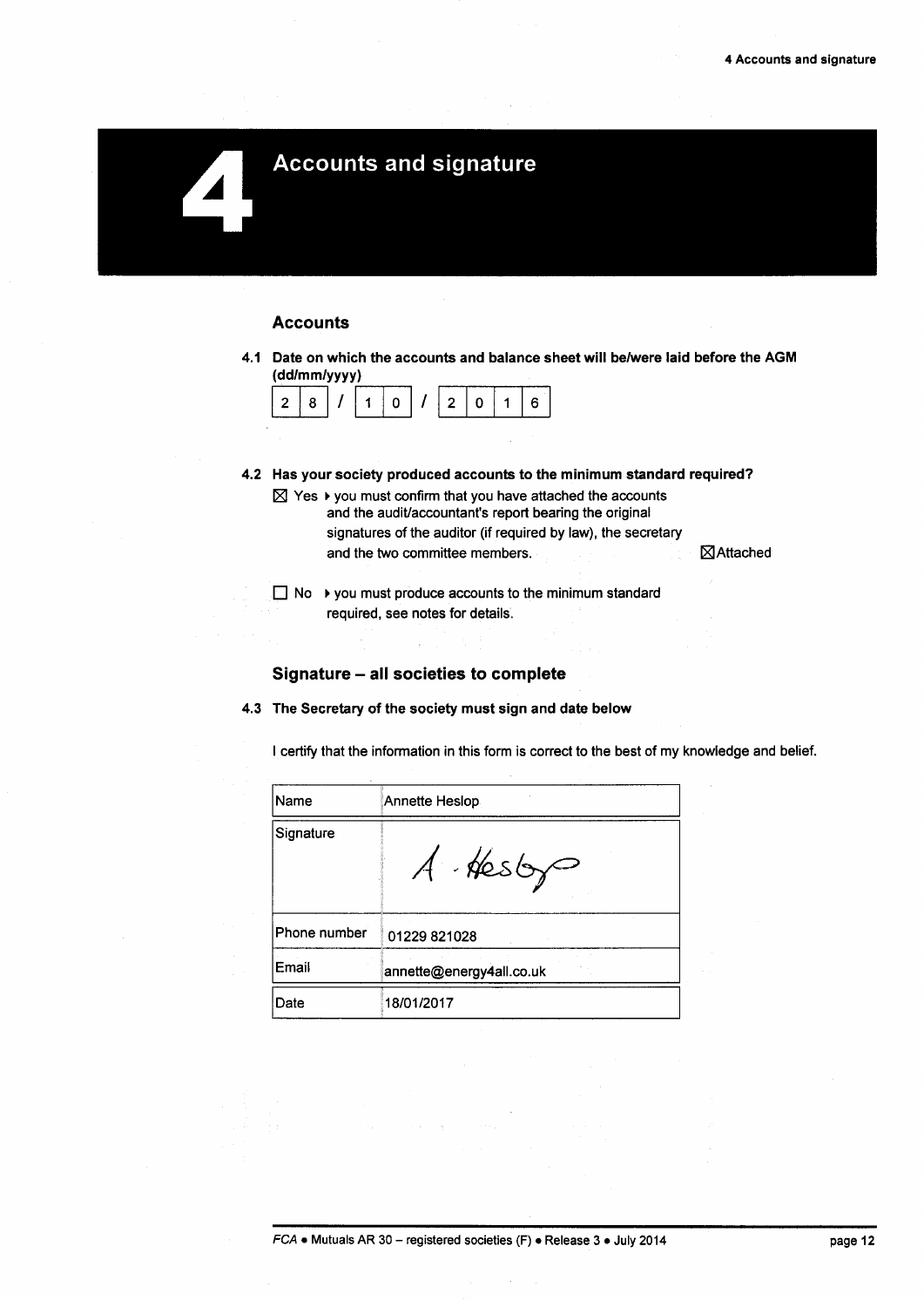# **SOUTHERN COMMUNITY ENERGY SOCIETY LIMITED DIRECTORS' REPORT AND UNAUDITED FINANCIAL STATEMENTS FOR THE YEAR ENDED 30 SEPTEMBER 2016**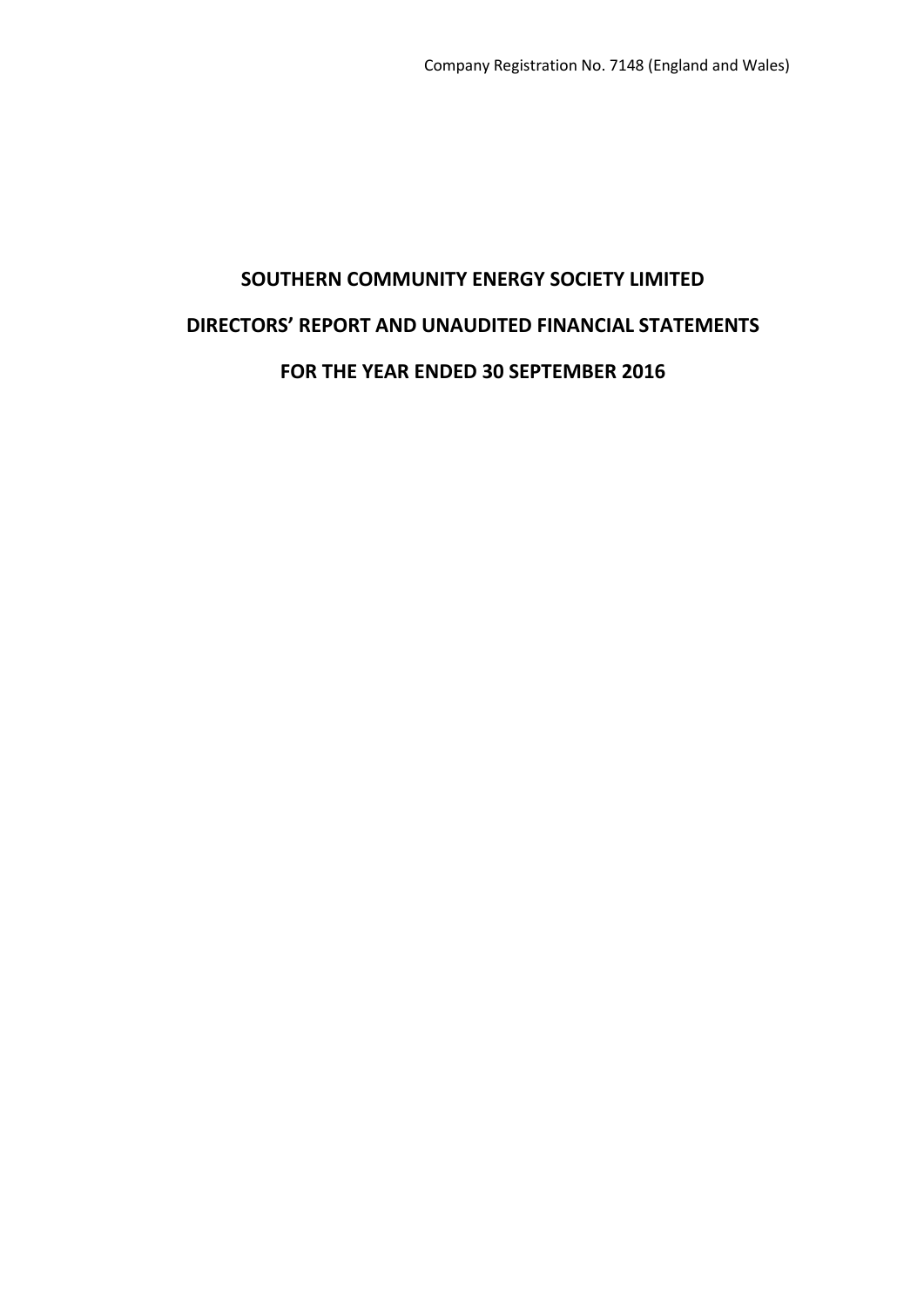# **COMPANY INFORMATION**

| <b>Directors</b>         | Mariana McMillin<br>Stephanie Tyson<br>Annette Heslop                                                                          |
|--------------------------|--------------------------------------------------------------------------------------------------------------------------------|
| <b>Secretary</b>         | Annette Heslop                                                                                                                 |
| <b>Company number</b>    | 7148                                                                                                                           |
| <b>Registered office</b> | Unit 26<br><b>Trinity Enterprise Centre</b><br><b>Furness Business Park</b><br>Barrow-in-Furness<br>Cumbria<br><b>LA14 2PN</b> |
| <b>Business address</b>  | Unit 26<br><b>Trinity Enterprise Centre</b><br><b>Furness Business Park</b><br>Barrow-in-Furness<br>Cumbria<br><b>LA14 2PN</b> |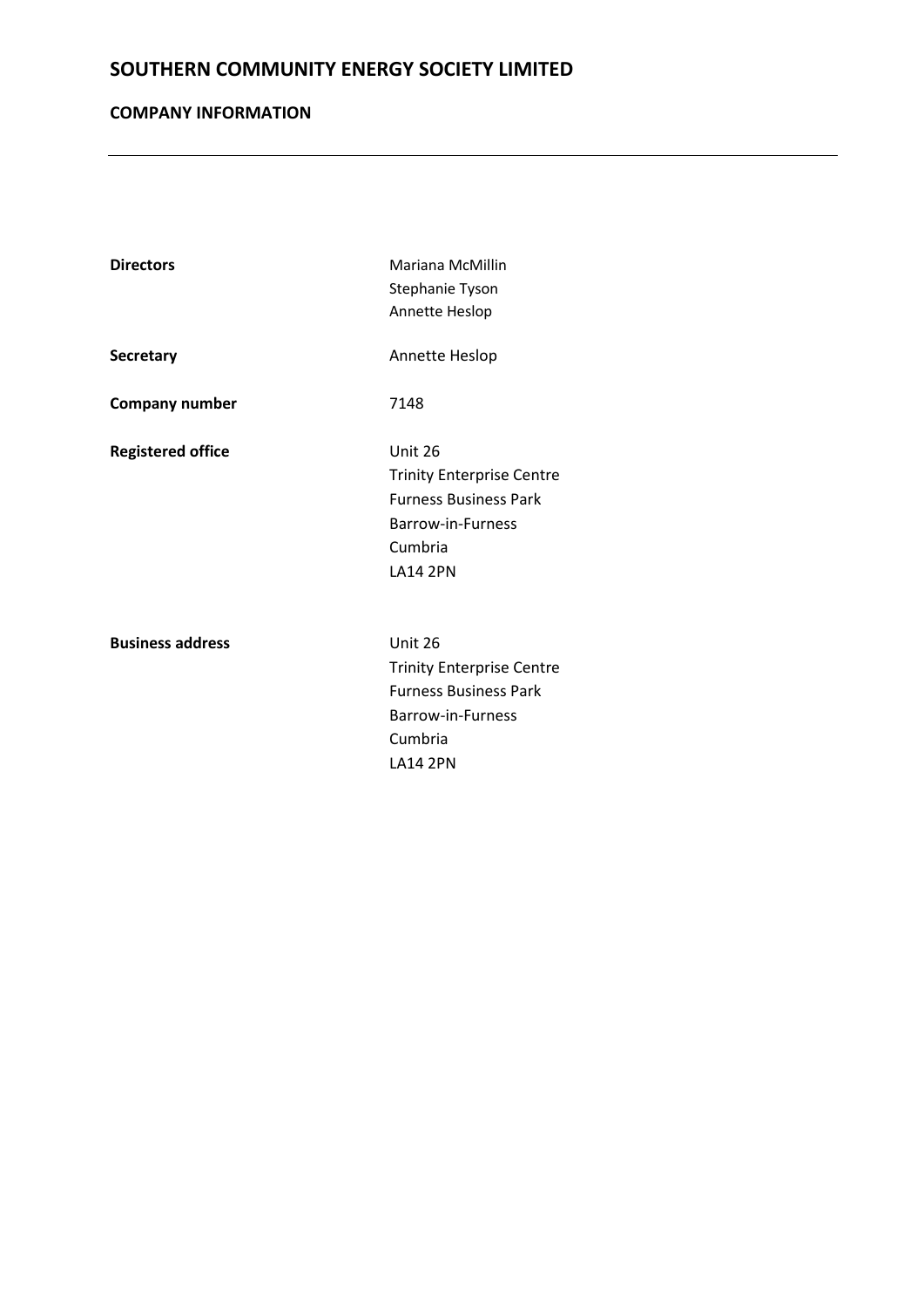# **CONTENTS**

|                                   | Page |
|-----------------------------------|------|
| Directors' report                 | 1    |
| Profit and loss account           | 2    |
| <b>Balance sheet</b>              | 3    |
| Notes to the financial statements | 4    |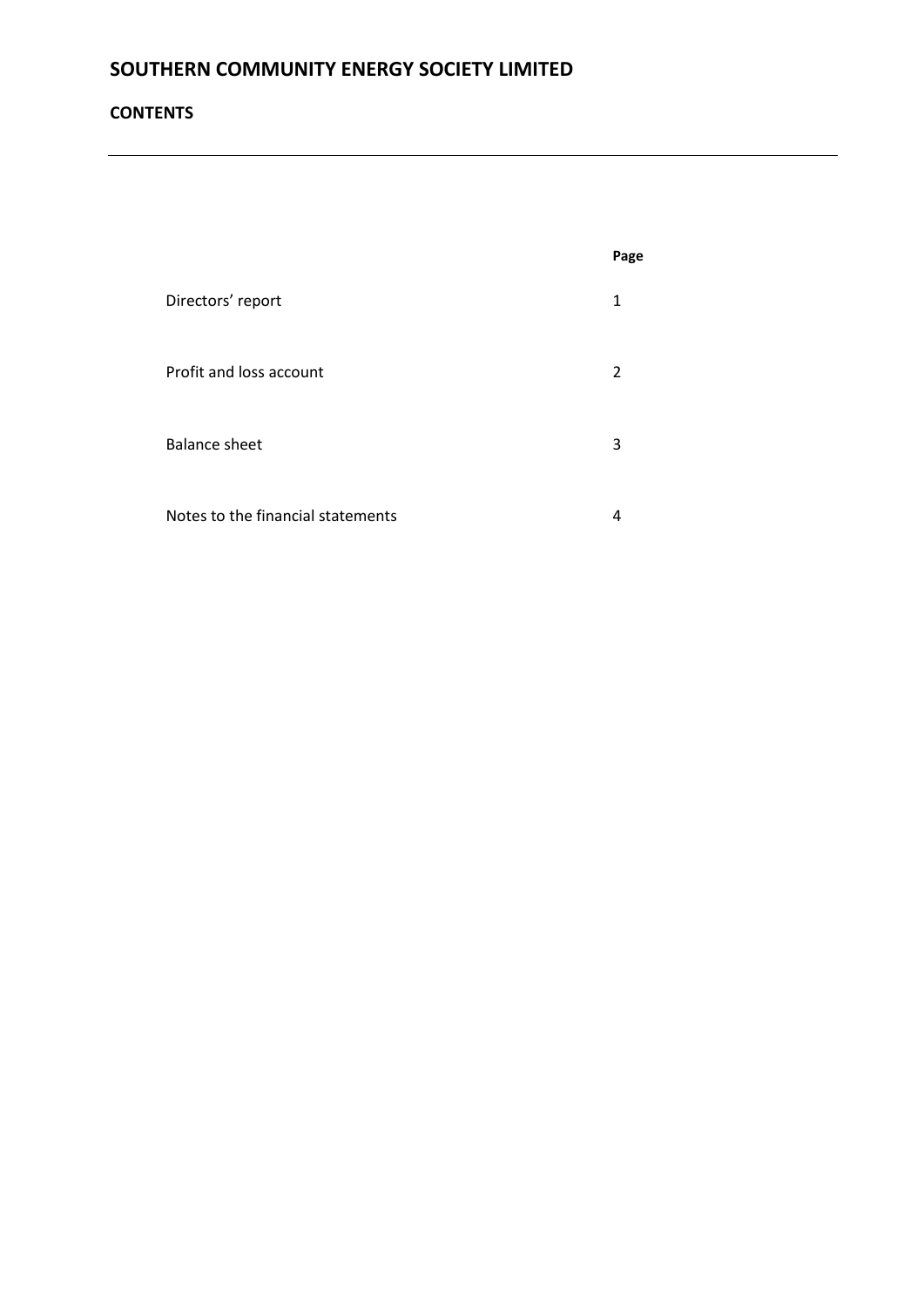## **DIRECTORS' REPORT**

## *FOR THE YEAR ENDED 30 SEPTEMBER 2016*

The directors present their report and financial statements for the year ended 30 September 2016.

#### **Principal activity**

The principal activity of the Society was to be that of the generation and supply of energy through renewable sources. The Society is currently dormant and has not traded in the year since registration.

#### **Directors**

The following directors have held office since 23 June 2015:

Mariana McMillin Stephanie Tyson Annette Heslop

#### **Statement of directors' responsibilities**

The directors are responsible for preparing the financial statements in accordance with applicable law and Regulations.

The rules of the Society require the directors to prepare financial statements for each financial year. The directors have elected to prepare the financial statements in accordance with United Kingdom Generally Accepted Accounting Practice (United Kingdom Accounting Standards and applicable law). The financial statements are required by law to give a true and fair view of the state of affairs of the Society and of the profit or loss of the Society for that year. In preparing those financial statements, the directors are required to:

-select suitable accounting policies and then apply them consistently;

-make judgements and estimates that are reasonable and prudent;

-prepare the financial statements on the going concern basis unless it is inappropriate to presume that the company will continue in business.

The directors are responsible for keeping proper accounting records which disclose with reasonable accuracy at any time the financial position of the company and enable them to ensure that the financial statements comply with the Co-operative and Community Benefit Societies Act 2014. They are also responsible for safeguarding the assets of the company and hence for taking reasonable steps for the prevention and detection of fraud and other irregularities.

By order of the board

 $A$  Heslep

Mrs A Heslop **Secretary**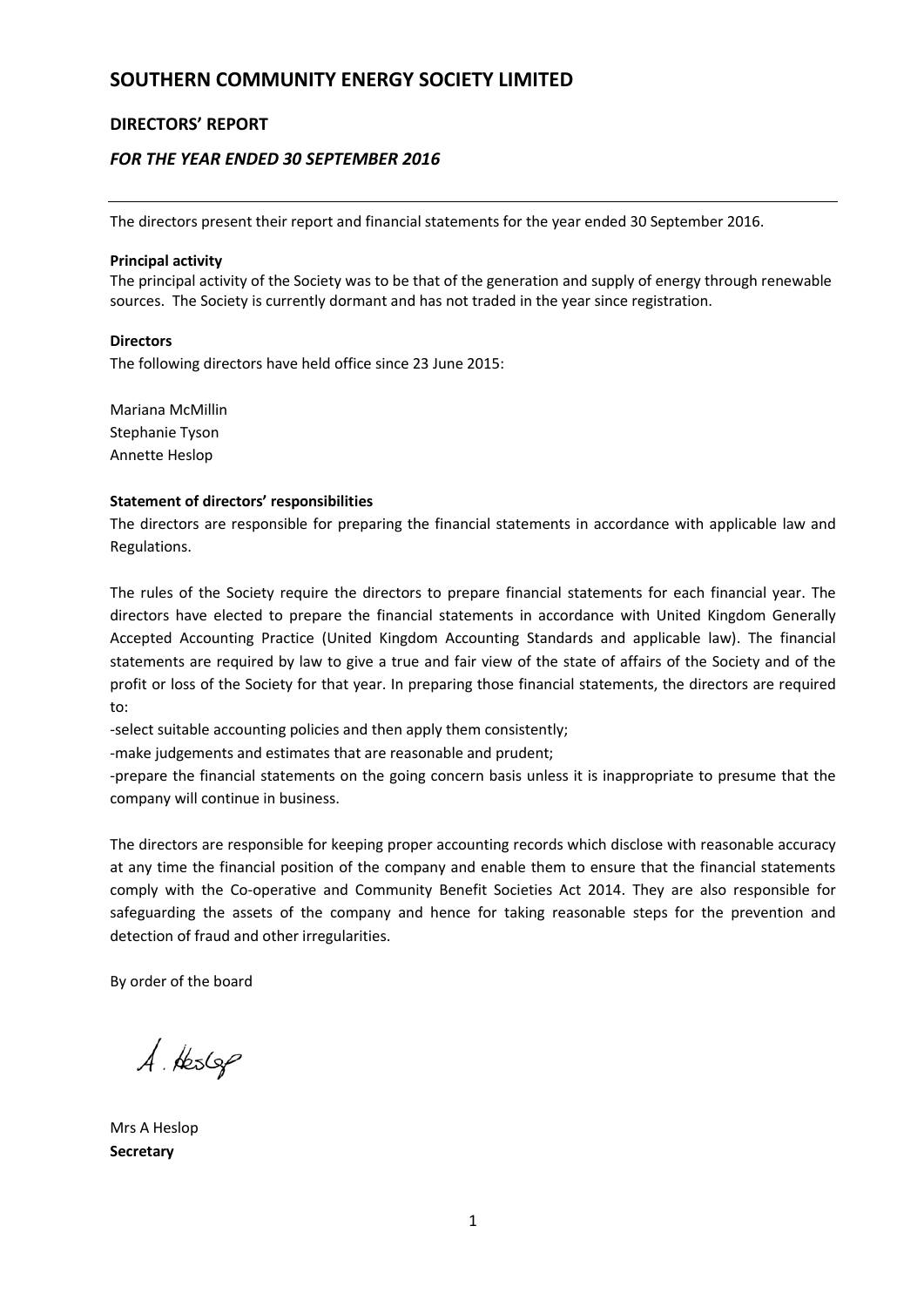# **PROFIT AND LOSS ACOUNT** *FOR THE YEAR ENDED 30 SEPTEMBER 2016*

The company is dormant and has not traded during the year.

The company received no income and incurred no expenditure in the year and therefore did not make either a profit or loss.

The notes form part of these financial statements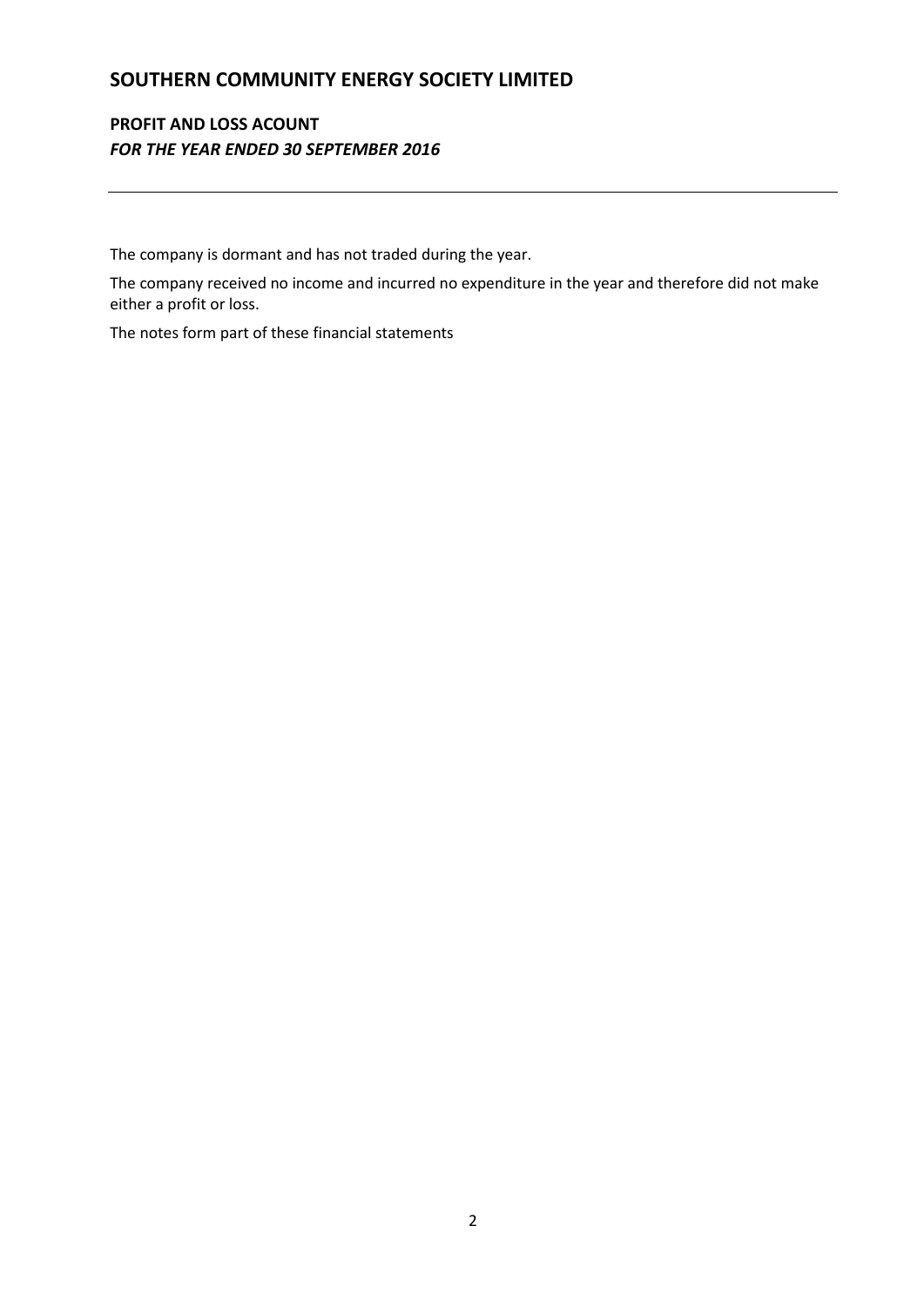# **BALANCE SHEET** *AS AT 30 SEPTEMBER 2016*

The Society has no assets or liabilities.

For the Financial year ended 30 September 2016 the Society was entitled to exemption from audit. No member of the Society has deposited a notice requiring an audit of these financial statements.

The directors acknowledge their responsibilities for ensuring that the company keeps proper accounting records and for preparing financial statements which give a true and fair view of the state of affairs of the Society as at the end of the financial year and of its profit or loss for the financial year and which otherwise comply with the requirements of the Co-operative and Community Benefit Societies Act 2014 relating to accounts, so far as applicable to the Society.

Approved by the Board and authorised for issue on

Warrelitt =

STyson

**Director Director** Mariana McMillin Stephanie Tyson

**Company Registration No. 7148**